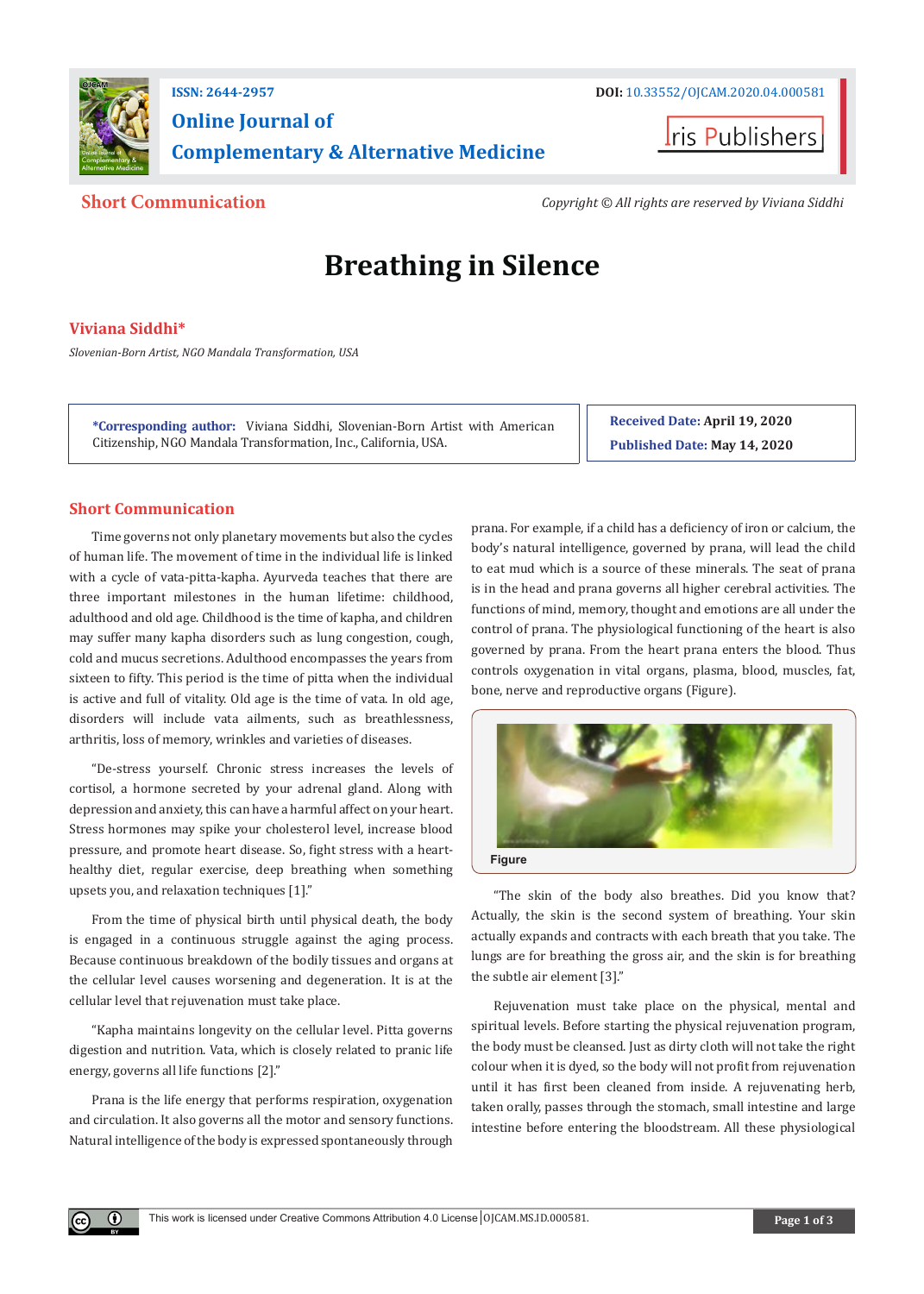pathways must be purified in order for the herb to reach the deeper bodily tissues where the rejuvenation process begins.

Divine energy heals, prevents sickness, purifies and rejuvenates soul, heart, mind, and body, transforms relationships and finances, increases intelligence, and brings success in every aspect of life.

To transform all life is to: boost energy, stamina, vitality, and immunity, heal the spiritual, mental, emotional, and physical bodies, prevent all sickness, transform all kind of relationships, transform finance and business, rejuvenate soul, heart, mind, and body, brings success to all aspects of life, etc.

The lungs help to transform the Divine energy into "inner energy". Divine energy is formed by fresh air inhaled by the lungs together with the raw food essence sent by the spleen. Energy is sent up by the spleen to the larynx, where it gathers to influence speech and give strength to the voice. It promotes the function of the lungs and nourishes all organs, systems, tissues, and every part of the body.

Mental rejuvenation involves calming the mind. A quiet, meditative mind also helps to maintain longevity. Therefore, is good to learn to "witness" all mental activities, thoughts and emotions, remaining detached from the experience. Promote mental peace. We should learn to be in the world but not of the world. With this approach, we observe attachments to determine which of them creates stress. A life without attachment and stress is the happiest, healthiest and the most peaceful one. Such a life creates natural longevity. According to Ayurveda, death is a friend of man. The body dies: however, there is no death of the individual consciousness (soul): it is eternal.

Dr. and Master Zhi is teaching us:

"I have the power to create soul healing miracles to transform all of my life.

The physical body includes every system, every organ, every cell, four extremities, and more. Sicknesses in the physical body include pain, inflammation, infection, cysts, stones, tumours, cancer, and much more. The cause of all sicknesses is soul mind body blockages. Soul sets, negative attitudes, negative beliefs, ego, attachments, and more. Body blockages are energy and matter blockages. The Source mantra "Tao Guang Zha Shan" can remove all kinds of blockages. You should create soul healing miracles just by chanting this one mantra [4]."

To attain freedom, discipline is required. The Ayurvedic foundations of discipline are a careful diet and a balanced way of living. Discipline of the body, mind and spirit is gained through pursuit of such traditional practices as yoga, pranayama and tantra. Such practices will bring man spiritual and physical freedom.

The practice of yoga, which is a spiritual science of life, is very important, natural, preventive measure to ensure good health. Ayurveda and yoga are sister sciences. Ayurveda is the science of the body and only when the body has become fit is the individual considered ready to study the spiritual science of yoga.

The yogic practices described by the father of yoga, Patanjali, are very useful in maintaining good health, happiness and longevity. Pataniali described the right limbs of yoga and yogic practices. These are the natural regulation of the nervous system: discipline, cleansing, postures, concentration, contemplation, the awakening of awareness, and the state of perfect equilibrium.

Yoga brings man to the natural state of tranquillity which is equilibrium. Thus, yogic exercises have both preventive and curative value. Yogic practices help to bring natural order and balance to the neurohormones and the metabolism. Yoga improves the endocrine metabolism and thus provide strengthening against stress. Yogic practices for the treatment of stress and stress-related disorders.

Yoga is the science of union with the Ultimate being/Divine. Ayurveda is the science of living, of daily life. When yogis perform certain postures and follow certain disciplines, they open up and move energies that have accumulated and stagnated in the energy centers. Yogis may temporarily suffer physical and psychological disorders because in the course of yogic cleansing of the mind, body and consciousness, disease-producing toxins are released.

"We are all born with a vital energy life force. In its microcosm, it can be understood on an atomic level in terms of the cellular structure, as the very essence and core of our existence. This chapter presents a discussion of how this natural energy becomes encapsulated within us and appears to be turned off. The specific energy areas discussed are related to basic human needs and emotions [5]."

Dr. and Master Zhi Gang Sha named the Divine energy, vibration "The Source Field". According to the Master there is inner soul "qi" energy and outer soul.

"The Source Field" carries the jing qi shen of The Source that can remove soul mind body blockages of sickness and transform the jing qi shen of a human being's spiritual, mental emotional, and physical bodies from head to toe, skin to bone, to restore them to health [6]."

Breathing exercises called pranayama are a yogic healing techniques that can bring about an extraordinary balance in the consciousness. In practicing pranayama, one experiences pure being and learns the true meaning of peace and love. Pranayama has many healing benefits and also affects creativity. It can bring joy and bliss into life.

"The photon energy is not a negative force. This energy is the "Water in the paste that makes the concrete." The photon energy is an ingredient causing the polarization [7]."

Listen to the so-hum, hum-so sound through the breath. These vibrations are sound-energy which is one with the life-energy of the breath. Your breathing will become quiet and spontaneous and you